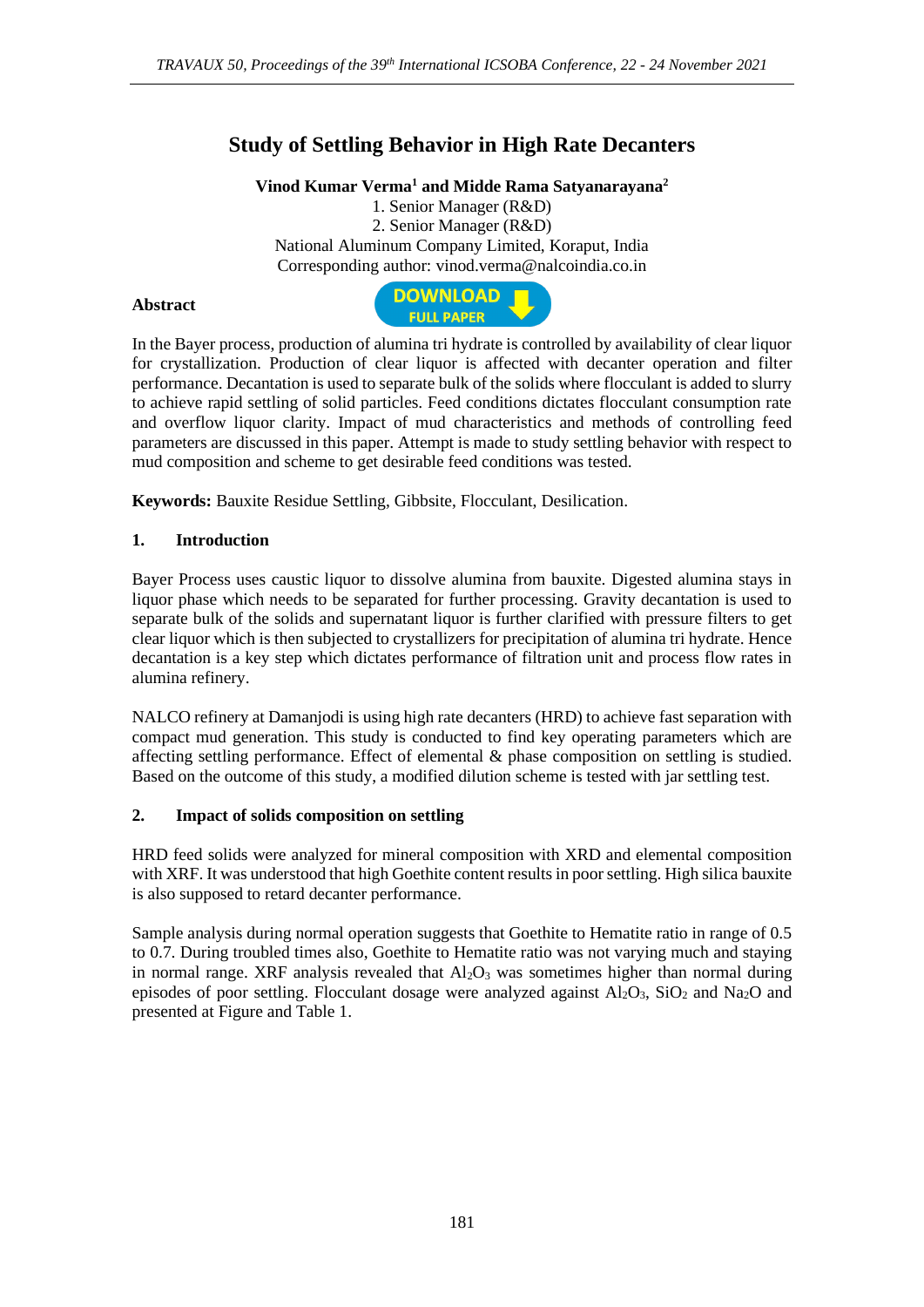

**Figure 1. Flocculant dosages against elemental composition.**

| Floc<br>Dosage,<br>g/T | <b>XRD</b> Analysis |             |       | <b>XRF</b> Analysis |       |                  |                  |                   |
|------------------------|---------------------|-------------|-------|---------------------|-------|------------------|------------------|-------------------|
|                        | Hematite            | Goethite-Al | G/H   | Al2O3               | Fe2O3 | TiO <sub>2</sub> | SiO <sub>2</sub> | Na <sub>2</sub> O |
| 125                    | 39.83               | 26.73       | 0.670 | 17.43               | 56.29 | 4.09             | 8.44             | 5.33              |
| 85                     | 48.03               | 29.81       | 0.620 | 16.18               | 54.60 | 4.08             | 10.36            | 6.18              |
| 73                     | 52.67               | 32.18       | 0.610 | 15.43               | 57.17 | 4.21             | 8.93             | 5.10              |
| 105                    | 51.17               | 33.89       | 0.660 | 15.57               | 53.60 | 3.87             | 11.79            | 6.49              |
| 65                     | 56.40               | 31.06       | 0.550 | 15.01               | 56.25 | 4.17             | 10.24            | 5.64              |
| 80                     | 50.59               | 33.84       | 0.670 | 15.41               | 53.97 | 4.00             | 11.20            | 6.76              |
| 80                     | 46.19               | 27.62       | 0.600 | 16.54               | 50.17 | 3.48             | 13.13            | 7.68              |
| 110                    | 49.39               | 28.70       | 0.580 | 16.55               | 50.66 | 3.85             | 13.00            | 7.00              |
| 90                     | 52.99               | 31.10       | 0.590 | 16.10               | 50.92 | 4.02             | 12.86            | 7.12              |
| 100                    | 50.17               | 33.33       | 0.660 | 16.79               | 55.56 | 4.56             | 10.32            | 4.44              |
| 105                    | 33.00               | 22.31       | 0.680 | 20.52               | 51.80 | 4.26             | 11.07            | 4.86              |
| 80                     | 32.87               | 17.31       | 0.530 | 18.51               | 52.36 | 3.84             | 10.86            | 5.74              |
| 210                    | 18.36               | 10.62       | 0.578 | 21.50               | 50.86 | 4.66             | 10.80            | 5.79              |
| 195                    | 36.13               | 16.84       | 0.466 | 18.74               | 53.58 | 4.40             | 9.69             | 4.97              |
| 95                     | 28.62               | 15.11       | 0.528 | 17.68               | 53.67 | 3.87             | 10.30            | 5.87              |
| 105                    | 34.09               | 19.98       | 0.586 | 17.16               | 52.55 | 4.09             | 11.74            | 5.83              |
| 108                    | 33.69               | 21.52       | 0.639 | 17.50               | 52.78 | 4.16             | 9.73             | 5.86              |

**Table 1. Elemental & phase analyses of feed solids**

XRF analysis of mud samples indicates positive correlation between Alumina in mud and flocculant requirement at HRD. Flocculant dosages were found to be independent of Silica & Soda in mud which suggests that bauxite Silica or reactive Silica doesn't interfere in settling.